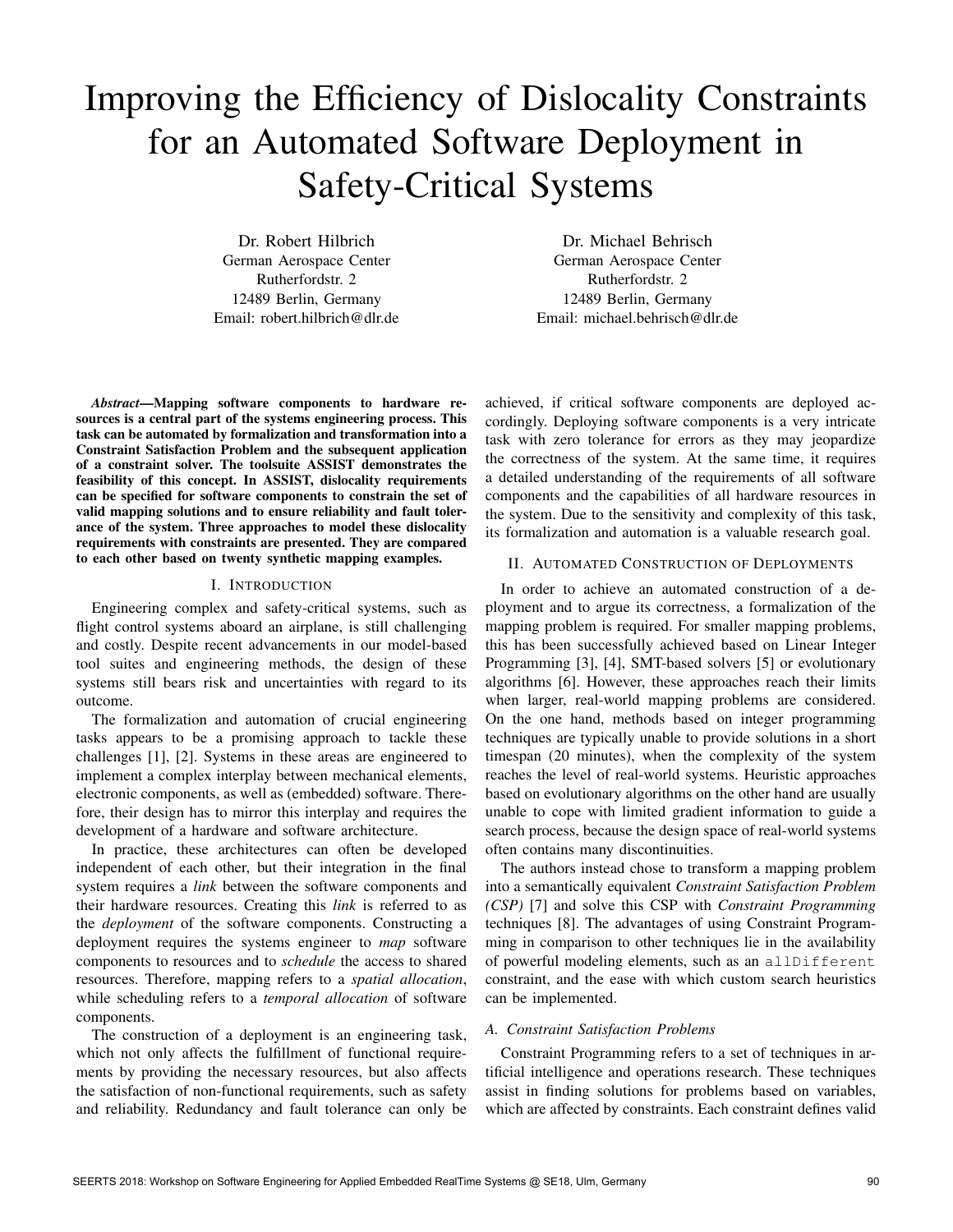or invalid solutions for a subset of these variables. In this paper, a subclass of constraint satisfaction problems is used to express mapping problems: *finite domain integer constraint satisfaction problems* in which each variable has a finite integer domain. Solutions for this problem class can be obtained by applying a combination of *search* techniques – including backtracking – and constraint *propagation* techniques for value elimination.

To illustrate the modeling approach of Constraint Satisfaction Problems, consider the well-known *Map Coloring* problem as an example. This problem asks, whether it is possible to color a map with only four colors in such a way, that neighboring countries have different colors. It can be formulated as a CSP by assigning an integer variable *x<sup>i</sup>* for each country with the index *i*. The domain of each variable corresponds to the four colors:  $D_{x_i} = \{0, 1, 2, 3\}$ . In order to model the restrictions of this problem, a constraint is added for each pair of adjacent countries. If country  $x_i$  is adjacent to country  $x_j$ , then  $x_i \neq x_j$  is required. The search algorithm is now responsible to select a variable and test a value of its domain. Assuming a simple "first variable, first value" strategy, the variable  $x_0$  would be chosen and set to the value 0 as a test. This would be *propagated* to all variables which are directly linked to  $x_0$  by a constraint, so that the value 0 gets removed from their domains. This removal may lead to other value removals in indirectly linked variables and is processed until a fix point is reached. If a contradiction is encountered or the domain of a variable becomes empty, *backtracking* is initiated, so that the next value of the variable  $x_0$  is tested. Otherwise, the search algorithm continues with the next uninstantiated variable.

This example also shows, that the propagation of the NOTEQUAL constraint is *weak*, because it affects only two variables and invalidates only 4 out of the 16 possible value combinations between two variables.

#### *B. Toolsuite ASSIST*

As a proof of concept for the ongoing research toward an automated construction of deployments based on Constraint Satisfaction Problems, the toolsuite *Architecture Synthesis for Safety-Critical Systems (ASSIST)* was developed by the authors. It is publicly available and uses the constraint solver *Choco 4.0.6* [9] internally.

ASSIST allows a systems engineer to automatically construct and optimize mappings based on textual specifications of the software components and hardware resources, *dislocality*, *dissimilarity* and *colocality* requirements, and also optimization goals. The textual specifications in ASSIST conform to a domain-specific language which allows to hide the intricacies of a formal specification.

## III. ENSURING FAULT TOLERANCE BY REQUIRING DISLOCALITY

In order to achieve fault tolerance and reliability, it is essential to support "significant differences" in the choice of resources to which critical software components are deployed to. For example, a simple redundancy requirement between two software components, may force the systems engineer to allocate these software components to different processing boards in different locations aboard an airplane. Furthermore, systematic errors and undetected design flaws in hardware components may be addressed by choosing dissimilar hardware resources, processors or memory blocks from different vendors for example.

Due to the importance of choosing "different" resources for fault tolerance and reliability in safety-critical systems, engineering tools for an automated construction of deployments need to be able to fully support these choices. ASSIST supports the engineer by offering *dislocality* and *dissimilarity* requirements as part of the domain specific language. They can be used to enforce "differences" for the choice of resources during the mapping process. Finding an *efficient* formulation to express the semantics of each requirement as a Constraint Satisfaction Problem is challenging, but also essential in order to provide an effective toolsuite for the engineering of safetycritical systems.

In order to illustrate the challenges and to present specific modeling improvements, the *dislocality* requirement is used as an example in this paper. Please note, that the concepts developed for *dislocality* requirements can also be applied to *dissimilarity* requirements.

The semantics of a dislocality requirement can be illustrated with the following deployment problem (see Figure 2). In this example system, there are three *applications* consisting of one or more *tasks*. Each task has to be mapped to exactly one of the *processors* in the system. It is assumed, that the processor contains multiple cores, so that multiple tasks can be mapped to a single processor. However, in order to ensure fault tolerance, a *dislocality* requirement is added for all applications. This means, that the applications must not share a processor, so that a faulty processor affects only one application.

Expressing the basic deployment problem with constraints is straight forward. Each task *i* in the system is represented by an integer variable  $X_i$ . The domain of each variable  $X_i$ corresponds to the indices of the *n* processors in the system  $(X_i \in \{0, 1, \ldots, n-1\})$ . In order to add the constraints for the dislocality requirements, two cases have to be distinguished. In the simple case, in which all applications consist of only one task, a dislocality can be enforced with a single allDifferent constraint (see [10]) over all task variables  $X_i$ . This case is depicted in Figure 2 (a). Fortunately, Choco 4 already contains an implementation for an allDifferent constraint based on the algorithm of Rgin [11], so that the simple case can be implemented.

In real-world systems, applications usually consist of more than one task. Furthermore, tasks of the same application usually share the same processor. This situation is more complex and depicted in Figure 2 (b). Unfortunately, in this case, the previous approach of applying a single allDifferent constraint over all task variables  $X_i$  can no longer be used. It would prevent solutions in which a processor is shared by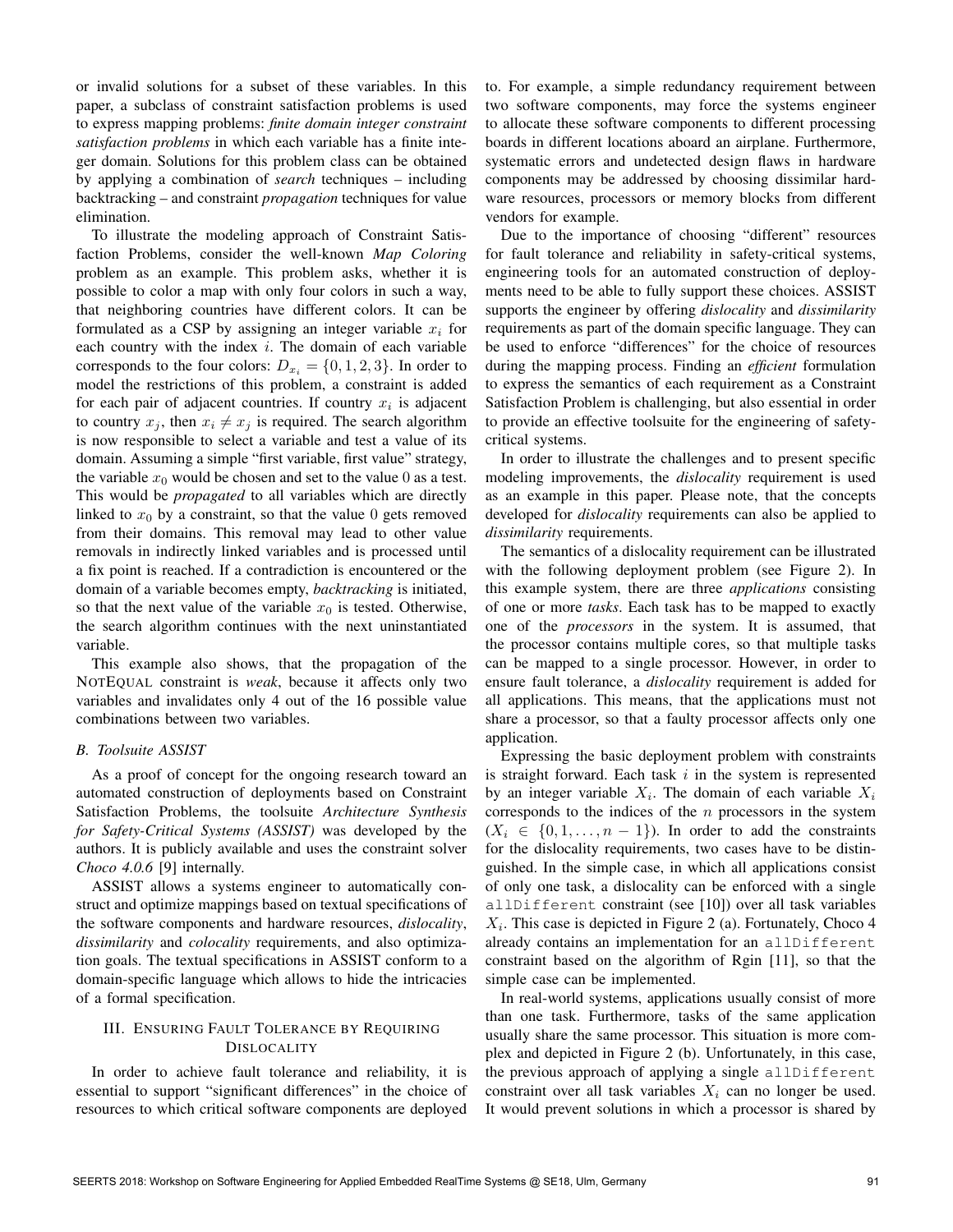

Fig. 1. Screenshot of the ASSIST User Interface



Fig. 2. An Example Deployment Problem - Mapping Tasks to Processors

multiple tasks of the same application.

The existing allDifferent constraint simply ensures, that values for a list of variables are different. However, the complex case requires an advanced allDifferent constraint working with *a list of a list of variables* and ensuring that the combined values for each list of variables are disjunct. Unfortunately, such a constraint is neither part of the Global Constraint Catalog [10] nor available in Choco 4.

# IV. MODELING COMPLEX DISLOCALITY REQUIREMENTS

This section introduces three alternative implementations for the semantics of an advanced allDifferent constraint. Their performance and impact on resolution time will be analyzed and compared to each other in the next section.

Before continuing with the description of possible implementations, the semantics of an advanced allDifferent constraint should be described more precisely. For this purpose, consider the example system in Figure 2 (b). It consists of the applications *A*, *B* and *C*. Each of these applications contains one or more tasks, i.e.  $A = \{A_1, A_2\}, B = \{B_1, B_2\}$ and  $C = \{C_1\}$ . An advanced allDifferent for all applications would be working with a list of a list of variables, for example:

$$
\text{allDifferent} \left\{ \{A_1, A_2\}, \{B_1, B_2\}, \{C_1\} \right\}
$$

Assuming that  $A^*$  combines the values for each task in application *A*:

$$
A^* \in \mathcal{P}(\mathbb{N}) = \bigcup \{ A_i : A_i \in A \} \qquad (= A_1 \cup A_2)
$$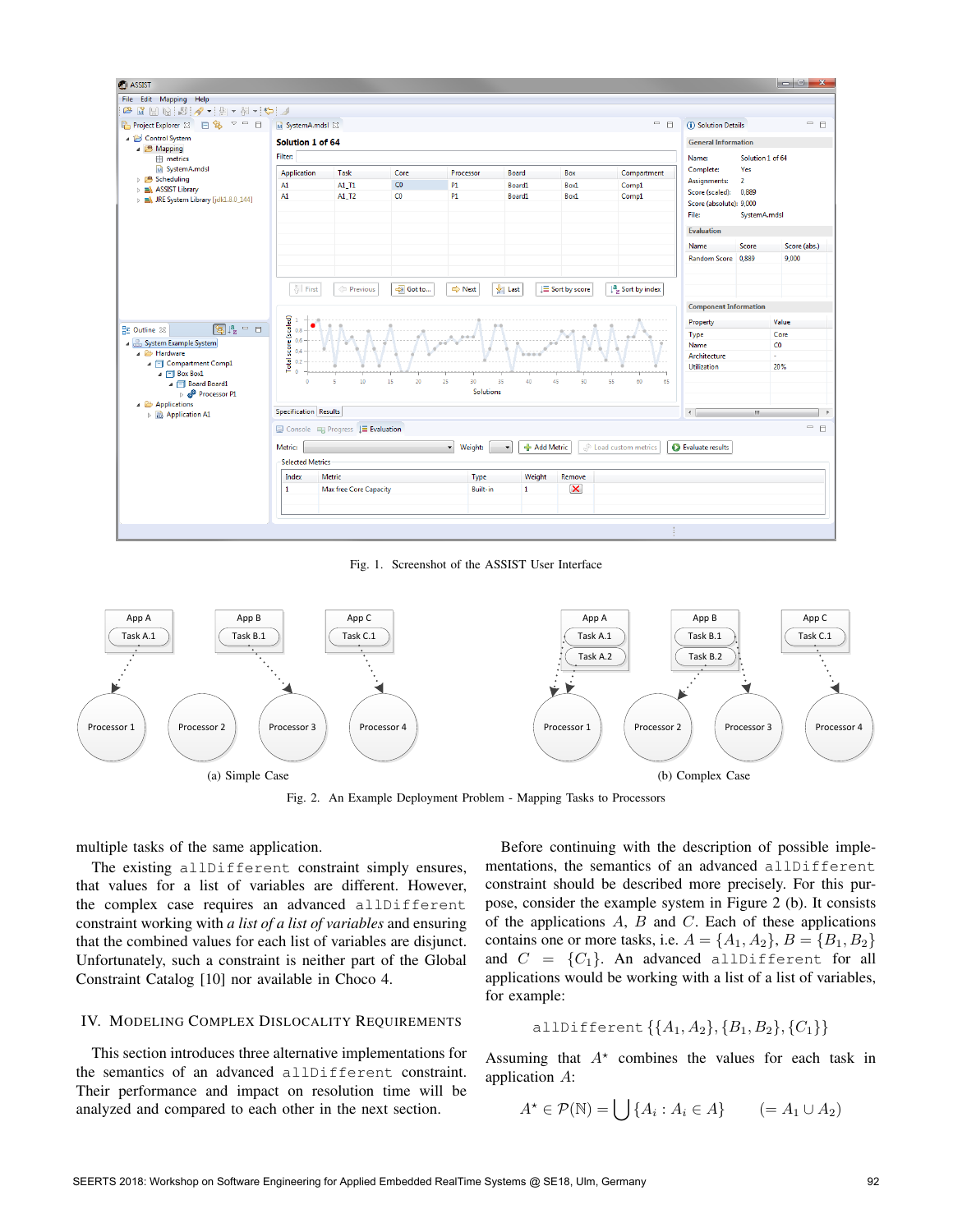and  $B^*$  and  $C^*$  do the same for the applications *B* and *C*, then the advanced allDifferent constraint would ensure, that the sets  $A^*$ ,  $B^*$  and  $C^*$  are pairwise disjunct.

#### *Element-wise Approach*

One option to implement the advanced allDifferent constraint semantic is to apply the already existing allDifferent constraint for every subset *s* with

$$
s = \{a, b, c \mid a \in A, b \in B, c \in C\}
$$

For systems with a large amount of applications and more than one task within each application, the amount of constraints, that will be added to the constraint solver by this approach, may significantly prolong the resolution time. However, this approach can be realized with the tools already available in Choco 4 and does not require any additional implementation of custom propagators and constraints.

## *Instantiation-only Approach*

In order to address the drawbacks of the first approach, another option is to implement a custom constraint and propagator for Choco 4, that is able to operate on a list of a list of variables. For the sake of simplicity, the propagator should only react on instantiation events for any of its variables. If an instantiation is detected, then the value of the instantiated variable will be removed from the values of all variables in all of the *other* lists. This approach has the advantage, that only one constraint needs to be added to the constraint solver for each dislocality requirement. However, this instantiationonly approach leads to a weak propagation as it only removes values, when one of the variables is instantiated.

#### *Combined Union-Variables and Instantiation-Only Approach*

The third approach tries to build upon the instantiation-only approach and improve the strength of its propagation. For this purpose, a new integer variable  $X^*$  will be added for each list of task variables  $X = \{X_1, \ldots, X_n\}$  that were provided to the advanced allDifferent constraint. The new variable  $X^*$ will contain the union of the remaining values of all variables in *X*. This can be achieved with a custom propagator similar to the already existing PropSetIntValuesUnion propagator in Choco 4. With these new "union variables" being available, adding a simple allDifferent constraint, which links all of the union variables, should improve the effectiveness of the propagation.

Please note, that these "union variables" must not be added to the list of variables for branching as part of the search strategy in Choco 4 as they will not always be resolved to only *one* value if tasks of an application are deployed to different processors. This approach will be combined with the instantiation-only approach from the previous section. In comparison to the instantiation-only approach, the handling of union-variables requires the addition of a new variable and a propagator for each list of variables, so there is some overhead to be expected.

Based on the description of these three approaches to implement the semantics of an advanced allDifferent constraint, the next sections will describe experiments conducted by the authors and preliminary results to assess and compare the performance and efficiency of each approach.

## V. EXPERIMENTS

Benchmarking the performance and efficiency of these approaches requires several example to work on. For this purpose, the authors developed a generator for synthetic mapping problems that resemble the typical characteristics of mapping problems encountered in safety-critical systems. Twenty randomized examples with at least one solution were generated for the experiments. They exhibit the following properties.

In each example, there are *two* compartments, each containing between *four* and *six* boxes. Each box contains between *four* and *six* processing boards and every processing board is equipped with *one* or *two* processors each comprising of up to *four* cores. The examples contain between *16* and *24* applications and each of these applications have between *two* and *eight* tasks that need to be mapped to the cores on the processors. All tasks of an application are required to be placed on the same processing board to allow for memorybased communication (colocality requirement). Finally, every example features between *24* and *32* dislocality requirements and each of these requirements refers to at least *four* and up to *six* applications.

Every example was benchmarked on an Apple iMac 5k with 64GB of RAM by using ASSIST 2.3 and Choco 4.0.6. The experiments were done with the *Domain over Weighted Degree* as a variable selector strategy and *Minimum Value First* as a value selector strategy. The examples are publicly available in the ASSIST repository.

## VI. RESULTS

The amount of constraints and variables are depicted for each example and each approach in Figure 3 and Figure 4. The results show, that the element-wise approach leads to a substantial increase in the amount of constraints in the solver in comparison to the other two approaches. However, the increase of the variable count due to the addition of unionvariables for the implementation of the third approach appears to be rather negligible.

The total resolution time until the first solution has been reached is depicted in Figure 5. Please note the logarithmic scale on the y-axis. The results demonstrate, that the resolution time can be significantly reduced in all examples by adopting the instantiation-only approach.

Further improvements to the instantiation-only approach can be achieved by applying the combined approach, but the additional gains are significantly smaller. In some examples, the combined approach requires slightly more time for a resolution. However, the time differences in these cases are so small, that they may also be induced by external effects,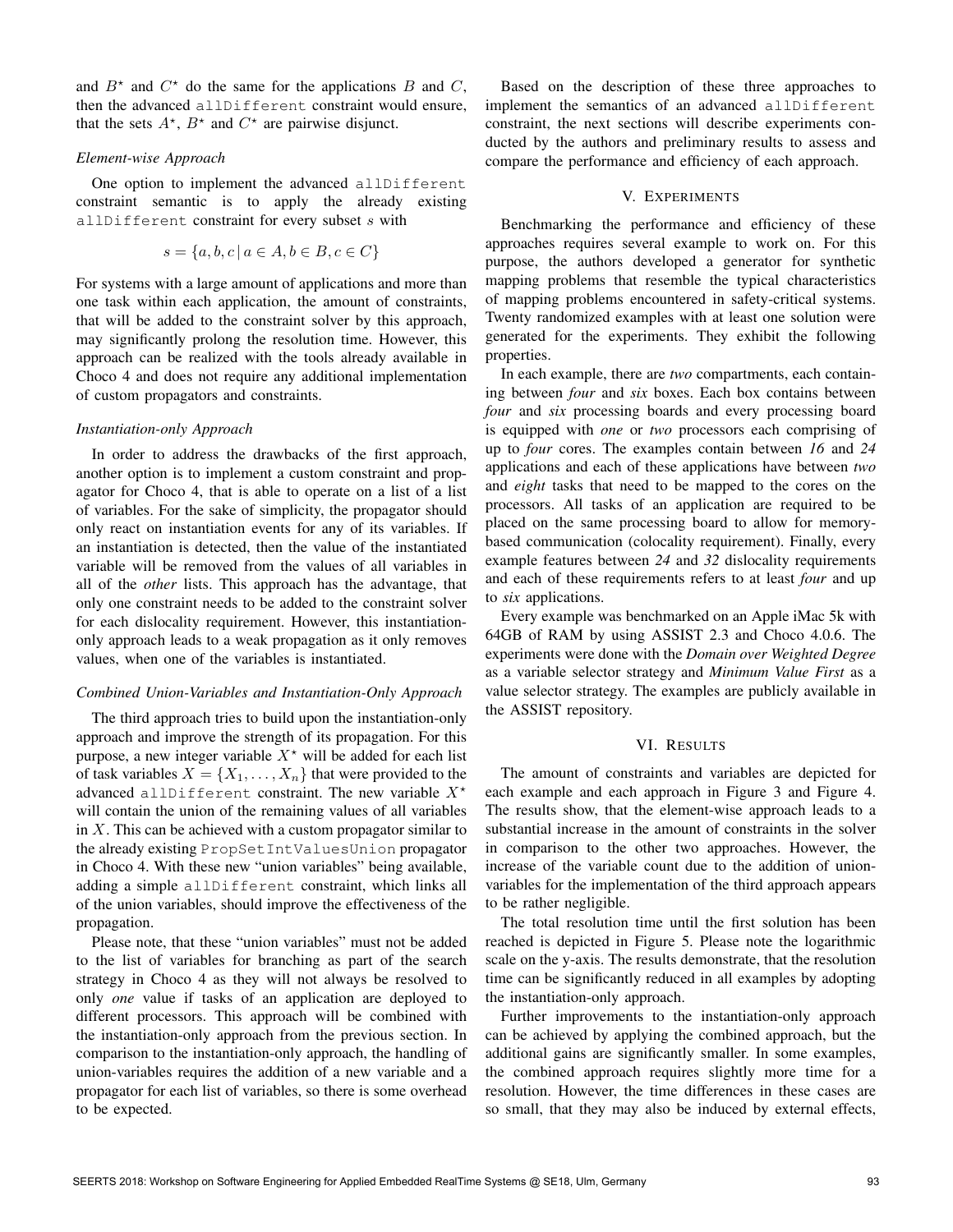

Fig. 3. Amount of constraints in the Choco solver in each example



Fig. 4. Amount of variables in the Choco solver in each example



Fig. 5. Resolution time (in ms) to reach the first solution in each example



Fig. 6. Amount of backtracking occurring in each example